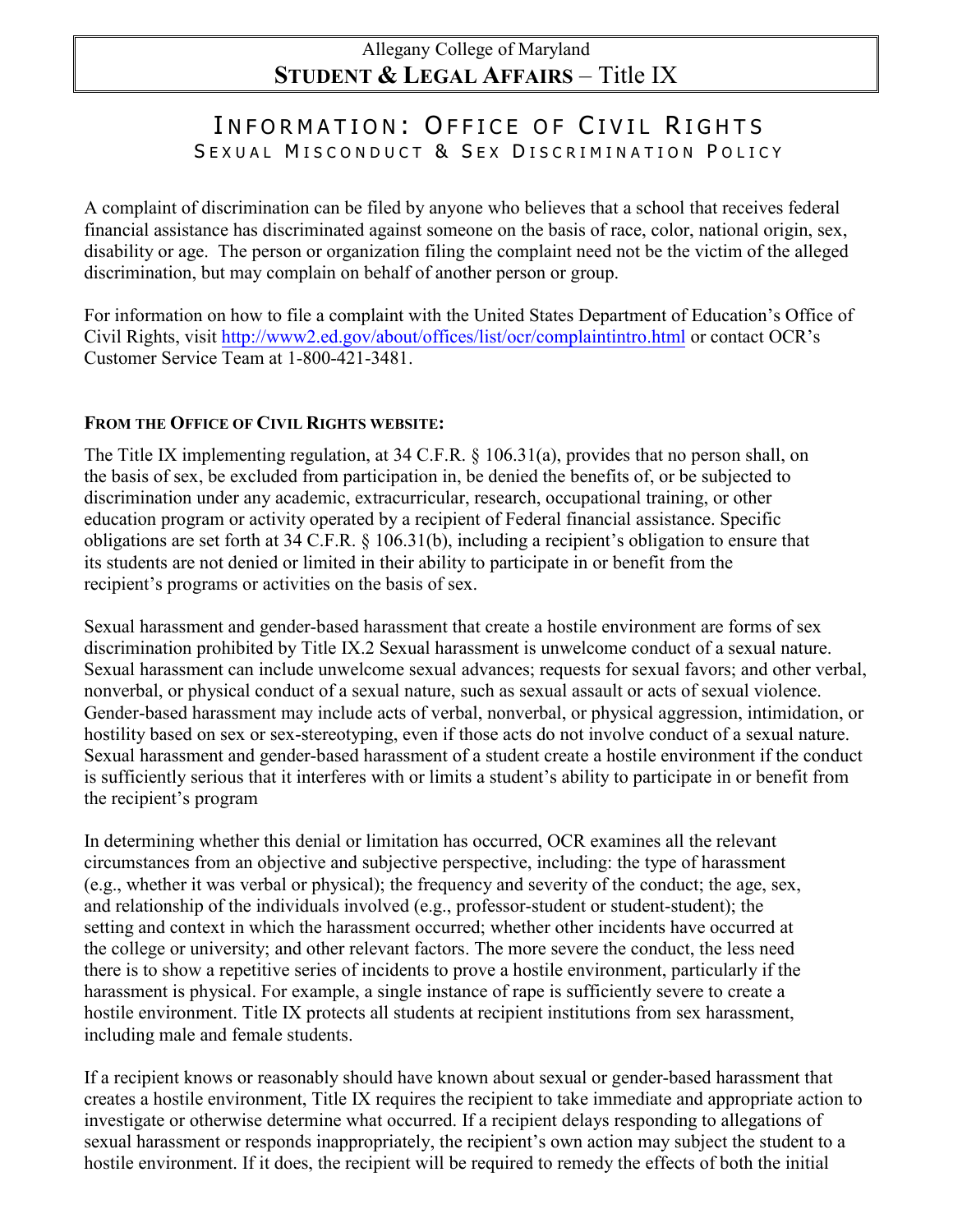sexual harassment and the effects of the recipient's failure to respond promptly and appropriately. If an investigation reveals that discriminatory harassment has occurred, a recipient must take prompt and effective steps reasonably calculated to end the harassment, eliminate any hostile environment and its effects, and prevent the harassment from recurring. These duties are a recipient's responsibility regardless of whether a student has complained, asked the recipient to take action, or identified the harassment as a form of discrimination. If needed, the recipient must take immediate steps to protect the complainant from further harassment prior to the completion of the Title IX investigation/resolution.

Additionally, the Title IX regulation, at 34 C.F.R. Section 106.8(b), requires recipients to adopt and publish grievance procedures providing for the prompt and equitable resolution of complaints alleging any action that would be prohibited by Title IX. Title IX does not require a recipient to provide separate grievance procedures for sexual harassment and gender harassment complaints. A recipient may use student disciplinary or other separate procedures for these complaints. However, any procedures used to adjudicate complaints of sexual harassment or gender harassment, including disciplinary proceedings, must afford the complainant a prompt and equitable resolution.

In evaluating whether a recipient's grievance procedures are prompt and equitable, OCR considers whether the procedures provide for:

1. notice to students and employees of the procedures, including where complaints may be filed;

2. application of the procedures to complaints alleging harassment carried out by employees, other students, or third parties;

3. adequate, reliable, and impartial investigation of complaints, including the opportunity to present witnesses and other evidence;

4. designated and reasonably prompt timeframes for the major stages of the complaint process;

5. written notice to the parties of the outcome of the complaint and any appeal; and

6. an assurance that the recipient will take steps to prevent recurrence of any harassment

and to correct its discriminatory effects on the complainant and others, if appropriate.

To ensure that students and employees have a clear understanding of what constitutes sexual violence, the potential consequences for such conduct, and how the recipient processes complaints, the recipient's Title IX grievance procedures should also include the following in writing:

1. a statement of the recipient's jurisdiction over Title IX complaints;

2. adequate definitions of sexual harassment (which includes sexual assault) and an explanation as to when such conduct creates a hostile environment;

3. reporting policies and protocols, including provisions for confidential reporting;

4. identification of the employee or employees responsible for evaluating requests for confidentiality;

5. notice that Title IX prohibits retaliation;

6. notice of a student's right to file a criminal complaint and a Title IX complaint simultaneously;

7. notice of available interim measures that may be taken to protect the student in the educational setting;

8. the evidentiary standard that must be used (preponderance of the evidence) in resolving a complaint;

9. notice of potential remedies for students;

10. notice of potential sanctions against perpetrators; and

11. sources of counseling, advocacy and support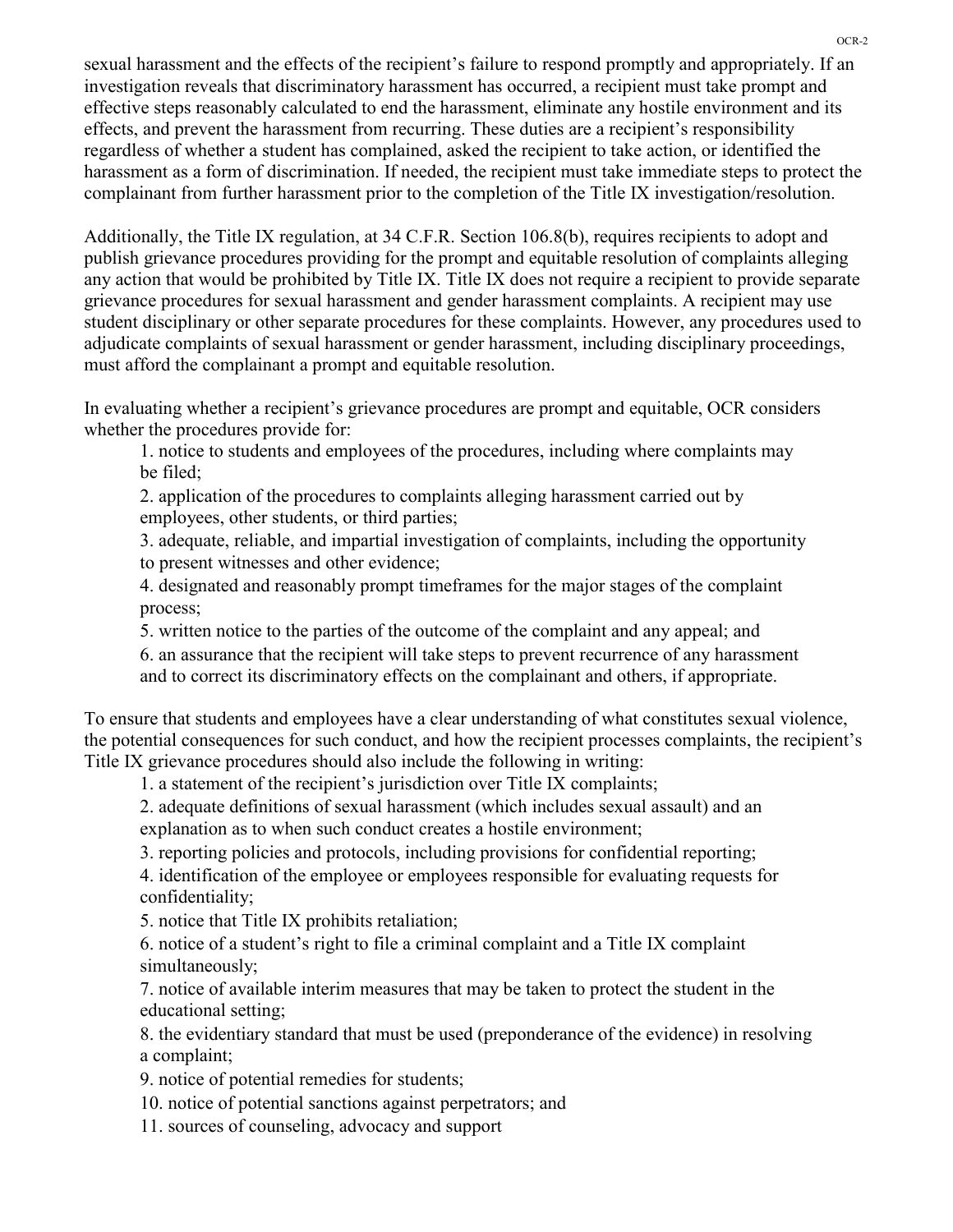Pending the outcome of an investigation, Title IX requires a recipient to take steps to ensure equal access to its education programs and activities and to protect the complainant from further harassment as necessary, including taking interim steps before the final outcome of the investigation. The recipient should undertake these steps promptly once it has notice of a harassment allegation and should provide the complainant with periodic updates on the status of the investigation. It should notify the complainant of his or her options to avoid contact with the alleged perpetrator and allow students to change academic or living situations as appropriate. For instance, the recipient may prohibit the alleged perpetrator from having contact with the complainant pending the results of the investigation. The specific interim measures implemented and the process for implementing those measures will vary depending on the facts of each case. When taking steps to separate the complainant and the alleged perpetrator, a recipient should minimize the burden on the complainant. Recipients should also check with complainants to ensure that the interim measures are effective and, if ineffective, identify alternatives.

In addition, recipients should ensure that complainants are aware of their Title IX rights and any available resources, such as counseling services, and their right to file with local law enforcement.

To ensure individuals can invoke these grievance procedures without fear of reprisal, Title IX also prohibits the university and others, including students, from retaliating against any individual "for the purpose of interfering with any right or privilege secured by [Title IX]," or because that individual "has made a complaint, testified, assisted, or participated in any manner in an investigation, proceeding, or hearing" under Title IX. Prohibited retaliatory acts include intimidation, threats, coercion, or discrimination against any such individual. Universities therefore should take steps to prevent any retaliation against a student who makes a complaint or any student who provides information regarding the complaint. At a minimum, under Title IX, the university must ensure that complainants and their parents, if appropriate, know how to report any subsequent problems; and should follow up with complainants to determine whether any retaliation or new incidents of harassment have occurred.

In addition, if there is an incident involving potential criminal conduct, the university must determine, consistent with state and local law, whether appropriate law enforcement or other authorities should be notified. But a university's Title IX investigation is different from any law enforcement investigation, and a law enforcement investigation does not relieve a university of its independent Title IX obligation to investigate the conduct. A university therefore should not wait for the conclusion of a criminal investigation or criminal proceeding to begin its own Title IX investigation, and if needed, must take immediate steps to protect the complainant in the educational setting. These duties are a university's responsibility, regardless of whether a student has complained, asked the university to take action, or identified the harassment as a form of discrimination.

If the complainant requests confidentiality or asks that the complaint not be pursued, a university should take all reasonable steps to investigate and respond to the complaint consistent with the request for confidentiality or request not to pursue an investigation. If the complainant insists that his or her name or other identifiable information not be disclosed to the alleged perpetrator, a university should inform the complainant that its ability to respond may be limited. A university also should tell the complainant that Title IX prohibits retaliation, and that university officials will not only take steps to prevent retaliation but also take strong responsive action if it occurs. If the student still requests that his or her name not be disclosed to the accused or that the recipient not investigate or seek action against the accused, the recipient will need to determine whether or not it can honor such a request while still providing a safe and nondiscriminatory environment for all students, including the student who reported the harassment. A recipient should take all reasonable steps to investigate and respond to the complaint consistent with the request for confidentiality or request not to pursue an investigation.

Grievance procedures generally may include voluntary informal mechanisms (e.g., mediation) for resolving some types of gender-based harassment complaints. However, it is improper for a complainant